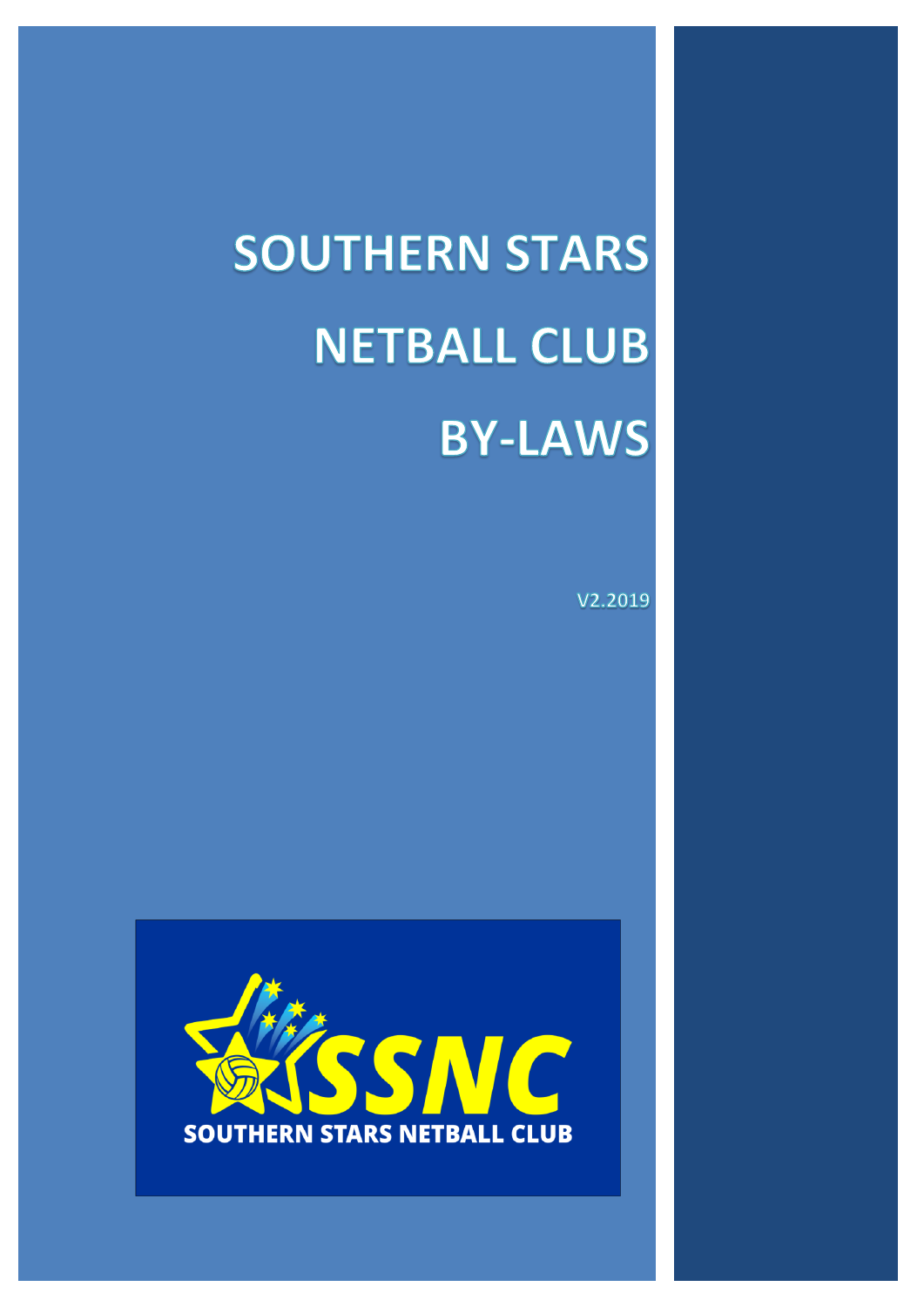

# **Southern Stars Netball Club**

# **BY-LAWS**

(DRAFT - for Acceptance July 2019)

# Contents

| 1. |  |
|----|--|
| 2. |  |
| 3. |  |
| 4. |  |
| 5. |  |
| 6. |  |
| 7. |  |
| 8. |  |
| 9. |  |
|    |  |
|    |  |
|    |  |
|    |  |
|    |  |
|    |  |
|    |  |
|    |  |
|    |  |
|    |  |
|    |  |
|    |  |

"Constitution" means the constitution of Southern Stars Netball Club QLD Inc. It may otherwise be referred to as the Rules of Incorporation.

"Bylaws" are additional rules which apply to members which generally deal with internal and administrative matters. The Bylaws are made under the Constitution. Accordingly, the Bylaws are subordinate to the Constitution and must not be inconsistent with the Constitution.

"Committee" means the committee of the Management elected by the members at the Club's Annual General Meeting, as per the Constitution. The Committee is made up of the Executive Committee and General Committee members. The Committee is responsible for the management of the Club.

"Executive Committee" is the President, Vice-President(s), Secretary and Treasurer of the Club, as appointed by the members at the Club's Annual General Meeting as per the Constitution.

"The Club" refers to Southern Stars Netball Club QLD Inc. or SSNC as referenced through these By-Laws.

"Team Officials" are the delegated Team Coaches and Managers.

# **1. CORRESPONDENCE**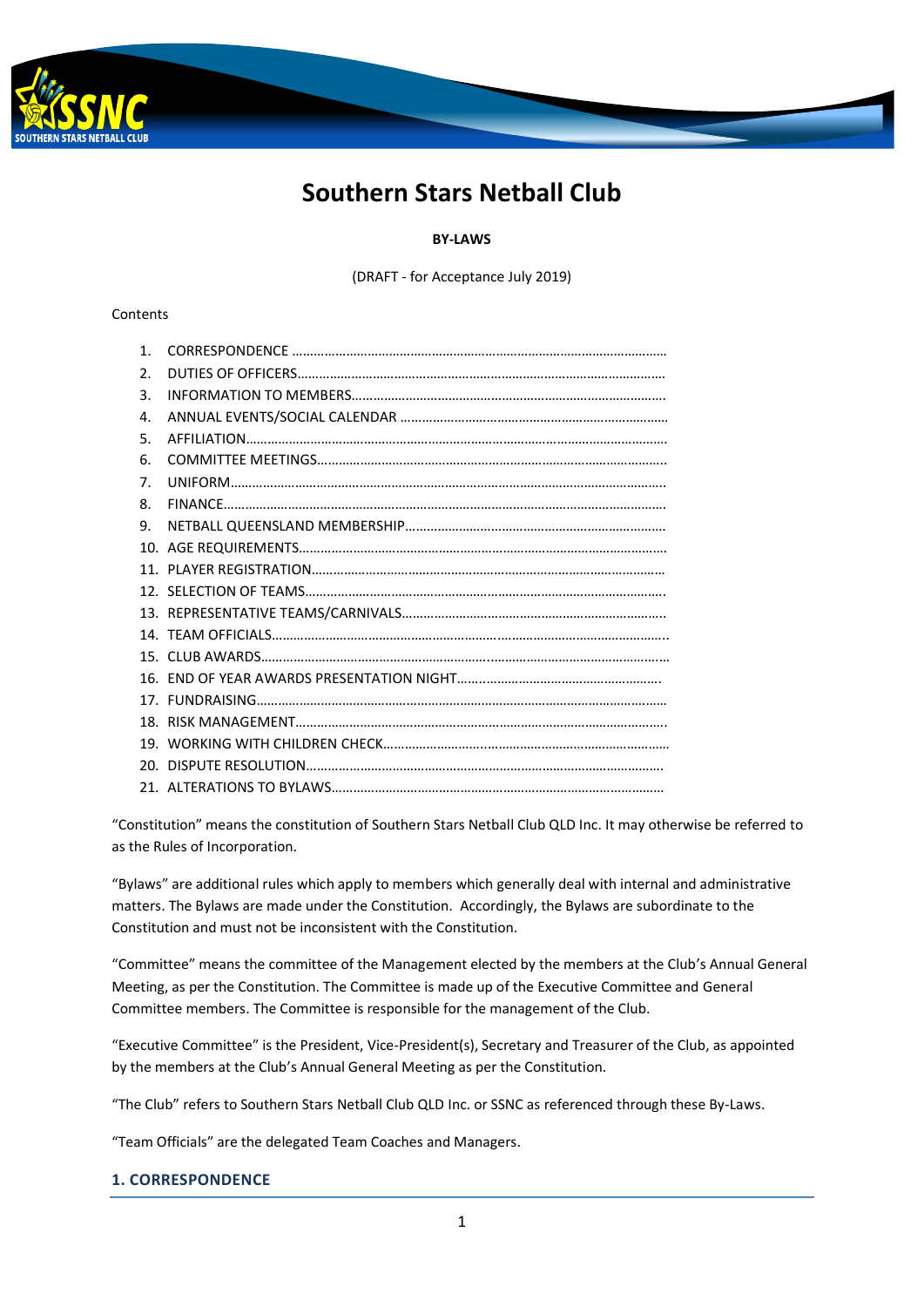

- a) All official correspondence from the Club must be in writing or emailed (from SSNC email or cc'd into correspondence) from the Club Secretary, Executive Committee or authorised person, as authorised by The Committee.
- b) All correspondence to the Club should be addressed to the Club Secretary or appropriate authorised person.

# **2. DUTIES OF OFFICERS**

#### **PRESIDENT**

As President of the club your duties shall be to:

- Assist and support both The Committee and club members
- 80% attendance for Club General Committee meetings per year
- Prepare a report for the Annual General Meeting of SSNC
- Oversee the general running and operation of the Club
- Delegate tasks when necessary
- Chair the Annual General Meeting (AGM) and other Committee Meetings
- Attend meetings held by the affiliated Netball Association(s) or , if unavailable, arrange for another committee member to be present
- Be a signatory for financial matters
- Be the Club delegated contact and liaison person for the affiliated Netball Association(s)
- Liaise with the Club Treasurer to oversee appropriate usage of Club funds
- Work in unison with the Club Vice President, Treasurer and Secretary to form the Club Executive Committee
- Be responsible for disputes/discipline for SSNC with other Executive Committee of SSNC

# **VICE PRESIDENT**

As Vice President of the Club your duties shall be to:

- Support and assist the President
- 80% attendance for Club Committee meetings per year

In the absence of the President your duties as Vice President shall be to:

- Chair Committee Meetings of SSNC
- Attend meetings held by the affiliated Netballs Association(s)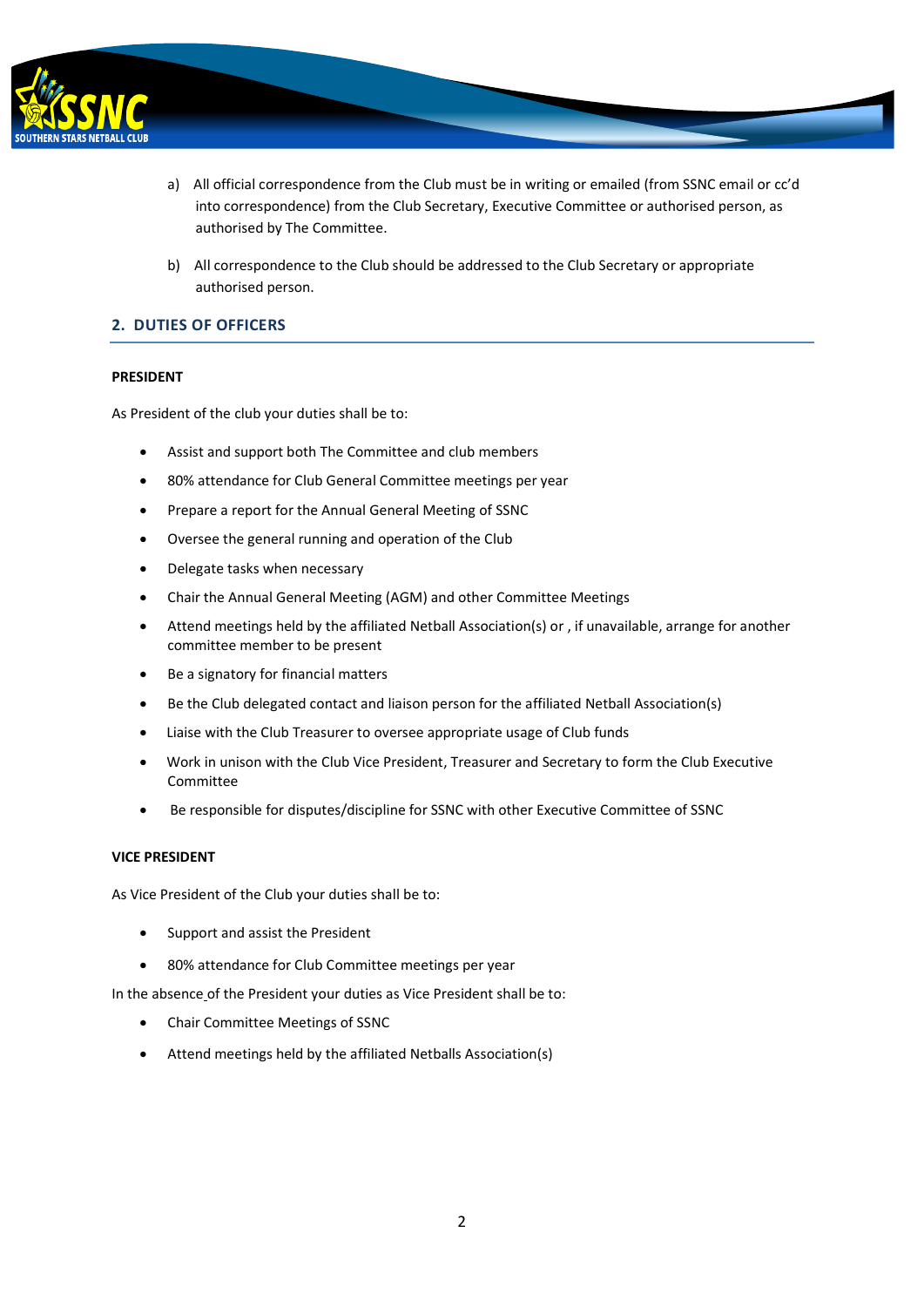

#### **SECRETARY**

As Secretary of the Club your duties shall be:

- 80% attendance for Club Committee Meetings per year
- Attend Annual General Meeting of SSNC
- Take minutes at the Annual General Meeting and produce finished copy for ratification at next Committee Meeting
- Takes and distributes minutes of Committee and Coaches Meetings
- Advise when there are Notice of Motions
- Compiles the agenda for each Committee Meeting and distributes to appropriate members prior to meetings
- Assists in dispute resolution along with other Executive Committee members
- Prepare & distribute a contact list of Committee members, their positions held, phone numbers and email address
- Manage all correspondence received via email, respond where appropriate and forward relevant information to members or other people for actioning as required
- Maintain records of incoming & outgoing correspondence
- Assist President in organising all meetings
- Compile the agenda provided by the Coaching Convenor for each Coaches Meeting. The Coaching Convenor distributes to appropriate members prior to meetings
- Distribute provided minutes of Coaches Meeting to relevant members
- Works in unison with the Club President, Vice President and Treasurer to form the Executive Committee
- Liaises and communicates with the affiliated Association(s) where necessary
- Responsible for completing Associations Incorporations Documentation for Queensland Government and liaise with Treasurer to ensure that financial records are audited to be forwarded along with the Associations Documentation.
- Ensure that all Team Officials, Committee members and any other delegated positions as deemed appropriate by the Committee are to have a valid Blue card. Issue application forms to coaches where necessary
- Maintain register of members of the association as provided by the Registrar

#### **TREASURER**

As Treasurer of the club your duties shall be to:

- Oversee and maintain all the books and accounts for SSNC
- 80% attendance for Club Committee meetings per year
- Keep accurate and up to date records of all finances for the club including: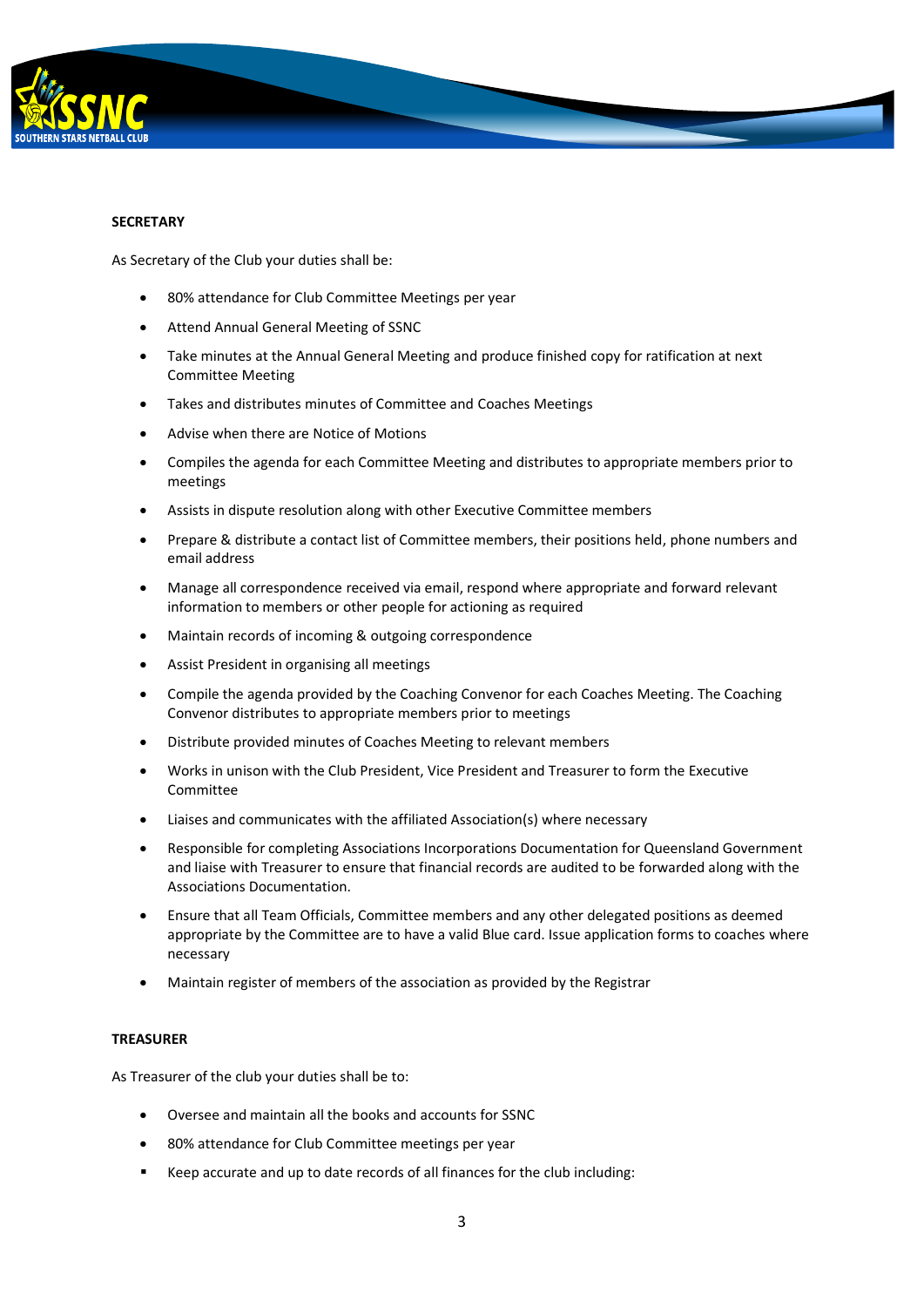

- Fees
- Functions
- Merchandise
- Membership
- Provide monthly financial statements for each Club Committee Meeting
- Reconcile all registration fees, payments and liaises with the Affiliated Association(s) Treasurer in regard to any discrepancies
- Be responsible for issuing and signing of cheques and online banking
- Ensure all payments are co-signed by one of the members as listed in the Club Constitution
- Collect all fees from members of SSNC and follow up on outstanding payments where applicable
- Attend and assist on registration days
- Provide a Treasurer's report to the President prior to the AGM and Club Committee Meetings of SSNC
- Provide an annual financial report after end of the Club's year as specified in the Club Constitution for the AGM
- Audit Financial Statements to be completed by the Annual General Meeting date of that year in readiness to handover to the incoming Treasurer

#### **COACHING CONVENOR**

As Coaching Convenor for the club your duties shall be to:

- Act as liaison between the Club coaches and SSNC and associations as required
- 80% attendance at Club Committee Meetings per year
- Coordinate in liaison with the Secretary to schedule regular Coaches Meetings throughout the year and supply agenda and minutes for meetings
- Investigate coaching clinic opportunities
- Conduct an audit on all coaching equipment at the end and beginning of each season
- Coordinate and distribute coaching equipment at the beginning of each season
- Keep in contact with coaches to ensure they have support
- Arrange through the Club Secretary for all new coaches to have a Positive Blue Card
- Assist in team selections as required
- Utilise and maintain Coach and Manager Facebook page

#### **NEWSLETTER EDITOR**

As a Newsletter Editor for the club your duties shall be:

- 80% attendance at Club Committee Meetings per year
- Collate and update all information required for the newsletter as agreed by the current Committee
- Send final newsletter to the Secretary for distribution to all members via email and applicable platform as agreed by the current Committee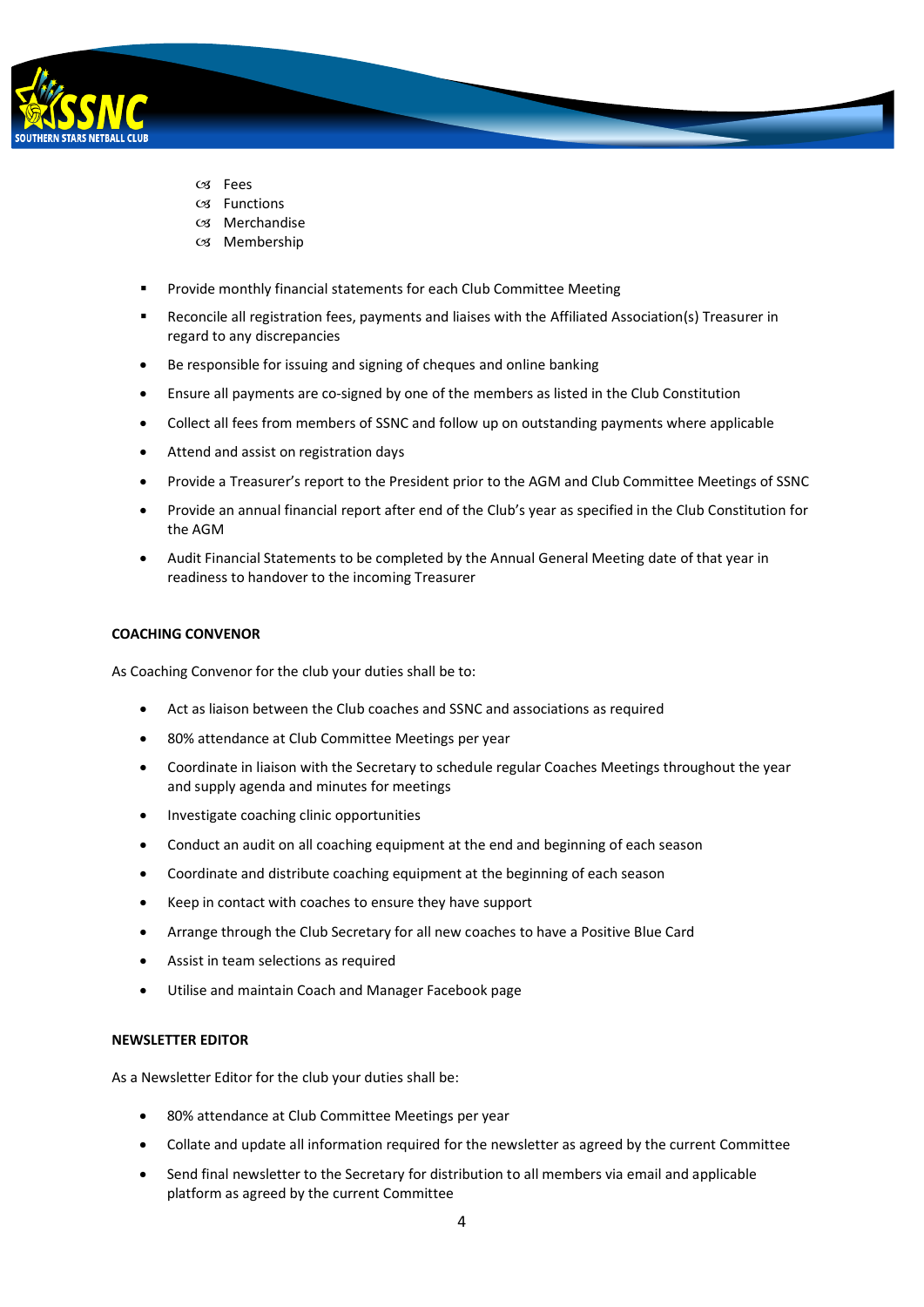

#### **FUNDRAISING CO-ORDINATOR**

Role of the Fundraising Co-Ordinator:

- Organise all fundraising events including Association(s) canteen and club duties
- Coordinate and communicate rosters and time allocations
- Coordinate and communicate with the Treasurer regarding monies for events
- Organise awards and promotional items from potential sponsors
- 80% attendance at Club Committee Meetings per year

#### **EVENTS CO-ORDINATOR**

Role of the Events Co-Ordinator

- **•** Organise and coordinate team annual photos, including team roster
- **•** Organise and coordinate venue, costings, menu and entertainment
- Coordinate theme, decoration and design
- **EXECOORDINATE:** Coordinate set up at the venue and any work needed prior or on the awards day
- **IF In consultation with the President set program for the night**
- **EXECOORDINATE:** Coordinate clean up and storage of decorations
- Arrange and attend end of year awards meetings as required
- 80% attendance at Club Committee Meetings per year

# **GRANTS CO-ORDINATOR**

Role of the Grants Co-Ordinator:

- **Research applicable grants to apply for**
- **Provide administrative support and advise on appropriate funding**
- Coordinate, prepare and submit applications for funding
- **EXECUTE:** Attend Club Committee Meetings as required by the current Committee

#### **UNIFORM CO-ORDINATOR**

Role of the Uniform Co-Ordinator:

- Attend allocated dates to take new uniform orders
- **EXEC** Liaise with uniform supplier as required
- **EXED 1** Liaise with Treasurer regarding uniform payments from members and to supplier
- Coordinate distribution of orders
- Keep President up to date on all details
- Review uniform costs and pricing, in consultation with the Committee on an annual basis
- Assist to coordinate second-hand uniforms, and other club apparel
- Submit new designs including sponsorship funded items to the Committee prior to approval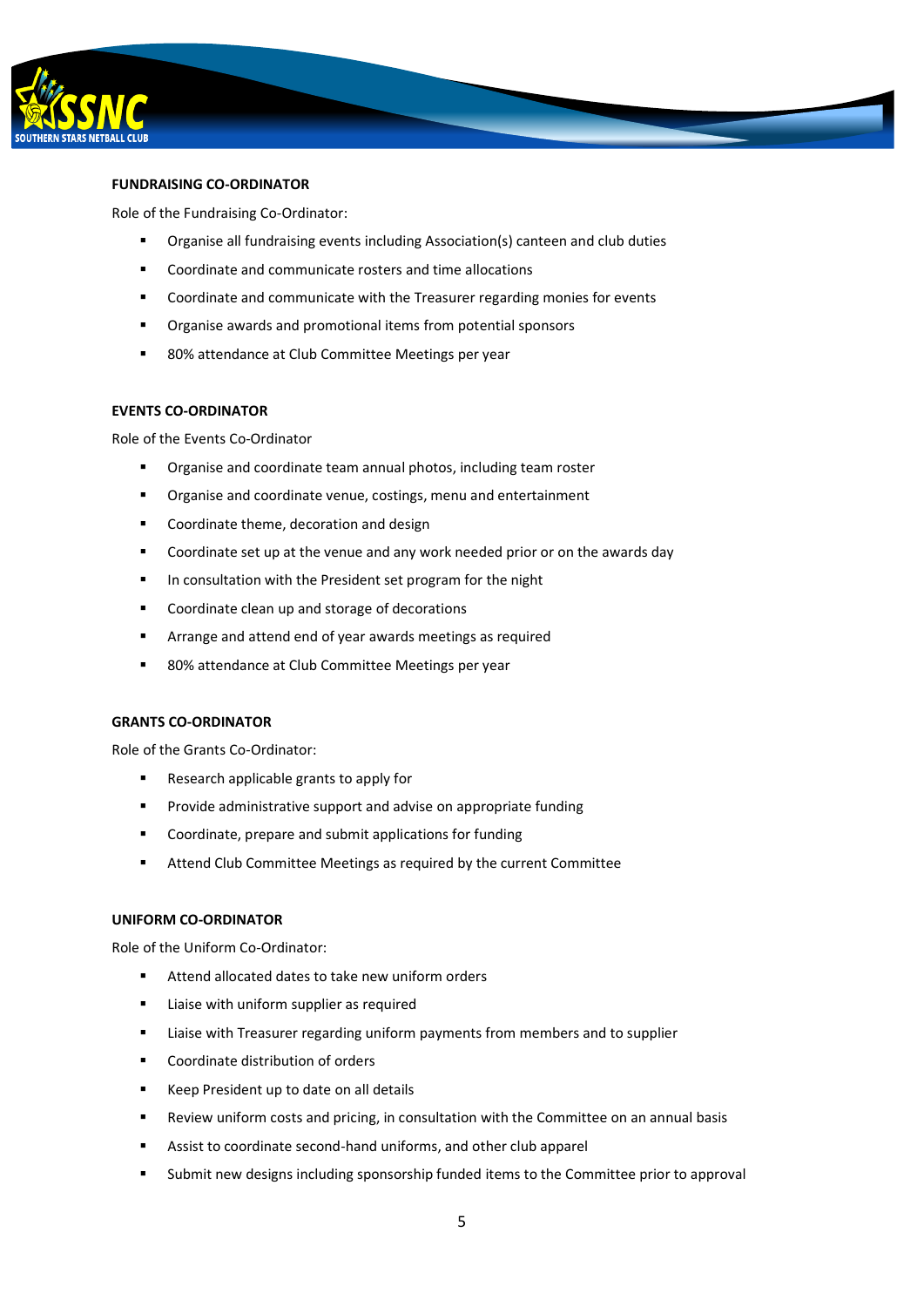

- Utilise and maintain the SSNC Facebook Second Hand Uniform page
- 80% attendance at Club Committee Meetings per year

# **GENERAL COMMITTEE MEMBER**

Role of a General Committee Member:

- 80% attendance at Club Committee Meetings per year
- Assist other members during periods of high work load *i.e*. End of Year Awards and registration
- Be a delegate for Southern Stars Netball Club at Saturday fixtures as needed
- Assist with the general running of the Club as required. This may include:
	- **Fundraising**
	- Coordinating team photos
	- Sign on days and registrations
	- Coordinating second hand uniforms sales and purchases
	- Club events including: Annual Awards Night, Family Fun Day, Fundraising Events and BBQ, Canteen and Club Duties as required

# **3. INFORMATION TO MEMBERS**

- a) The Club shall provide the following information in writing, by email or via the club website or any other method agreed by the Committee to all members prior to the start of the season (pending availability):
	- (i) Fixtures timetable
	- (ii) Grading date and times
	- (ii) Team training details date/time/venue
	- (iii) Contact details for Team Officials
	- (iv) Contact details for Club Official/s
- b) The Club shall update the club website with items of news as required from February to September with appropriate items of information.
- c) It is the Club's policy to use e-mail as the first means of written communication. Facebook and the website may be used as secondary methods of communication.

# **4. ANNUAL EVENTS/SOCIAL CALENDAR**

The Club shall organise the following Social activities annually:

- (i) Meet and Greet prior to the beginning of the season. This day shall include the presentation of Coaches and their teams and presentation of the Club's Committee
- (ii) Annual End of Year Awards at the conclusion of the season
- (iii) One other social activity to be determined annually by the Committee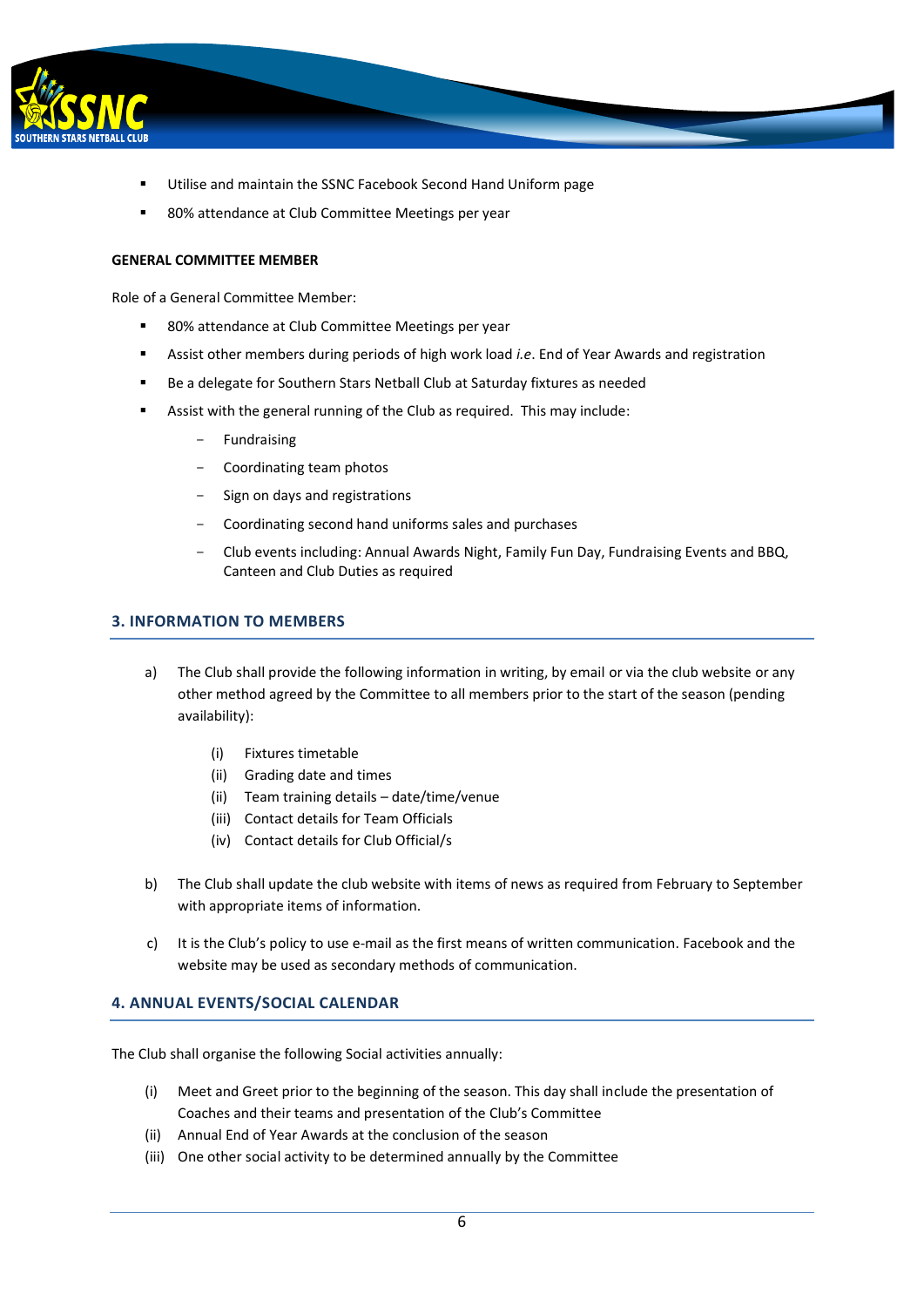

# **5. AFFILIATION**

- (a) The Club will be affiliated with an Association or Associations as agreed with the Committee
- (b) Changes to the Association(s) affiliation may occur at Club Committee Meetings if deemed advantageous by members.

# **6. COMMITTEE MEETINGS**

#### **Executive Committee Meetings**

(a) Executive Committee Meetings will be held when required and notification will be given as appropriate

#### **Committee Meetings**

- (a) Club Committee meetings will be held once a month during February to September or as deemed necessary by the Executive Committee
- (b) All non-Committee members are entitled to attend the Club Committee Meetings, however may not vote
- (c) Only one vote per Committee member shall be permitted
- (d) Committee members must be present to cast a vote
- (e) Special meetings maybe called by the President or the Secretary of Southern Stars Netball Club QLD Inc.
- (b) Dates for Club Committee Meetings for each year will be set at the first or second meeting of the season
- (c) Dates may be altered by the Executive Committee discretion when deemed necessary

#### **Annual General Meeting**

- a) All club members are entitled to attend the Annual General Meeting
- b) The Secretary will issue a "Notice of Meeting' at least 14 days prior to the meeting
- c) Only one vote per attending club member shall be permitted
- d) General Business items are to be submitted in writing to the Secretary at least 7 days prior to the AGM

#### **Order of Business of Annual General Meeting**

- a) Recording of attendance
- b) Open meeting
- c) Apologies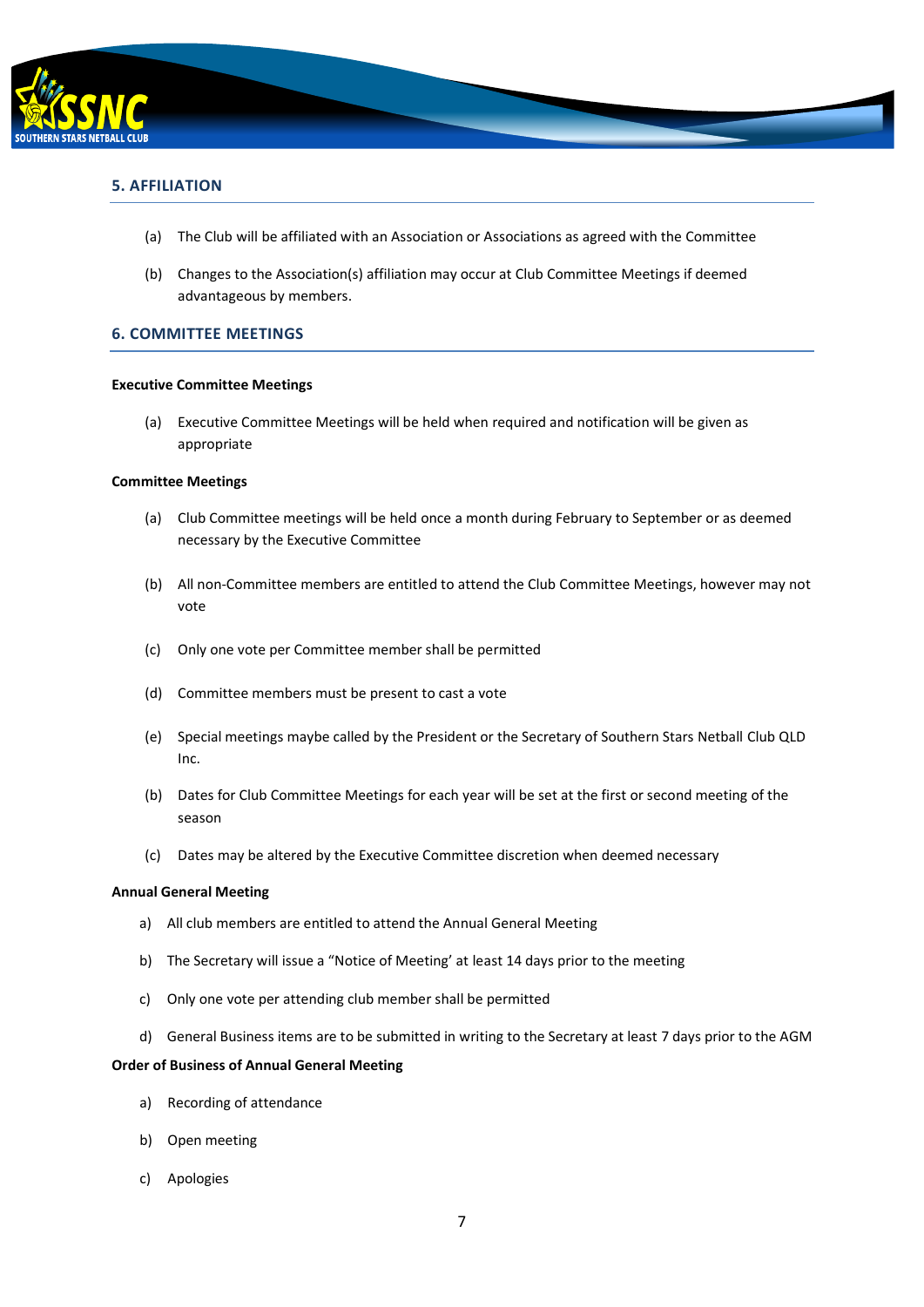

- d) Minutes of previous AGM
- e) Business arising from the minutes
- f) Presidents report
- g) Treasurers report including the signed financial statements, auditor report if applicable and approved auditor for following season
- h) Reports as required from Coaching Convenor, Umpire Convenor, Events Coordinator, Uniform Coordinator, Fundraising Coordinator
- i) All positions made vacant
- j) Election of office bearers
- k) The following positions/roles shall be elected at the AGM
	- i. President
	- ii. Vice President
	- iii. Secretary
	- iv. Treasurer
	- v. Coaching Convenor
	- vi. Umpire Convenor
	- vii. Registrar
	- viii. Grants Co-Ordinator
	- ix. Fundraising Co-Ordinator
	- x. Events Co-Ordinator
	- xi. Newsletter Editor
	- xii. Uniform Coordinator
	- xiii. General Committee
- l) General business including setting of fees for following season

# **7. UNIFORM**

- a) The club uniform is a two piece with top and skorts with the unique Southern Stars Netball Club design. The design may be updated or changed at the discretion of the SSNC Committee
- b) White socks are to be worn
- c) New uniforms must be purchased through the club
- d) Players will not be permitted to take to the court unless they are in full uniform unless there are special circumstances (awaiting the arrival of a uniform)
- e) Players must wear appropriate clothing or uniform designated by the coach or the Committee to training in order to participate, including appropriate footwear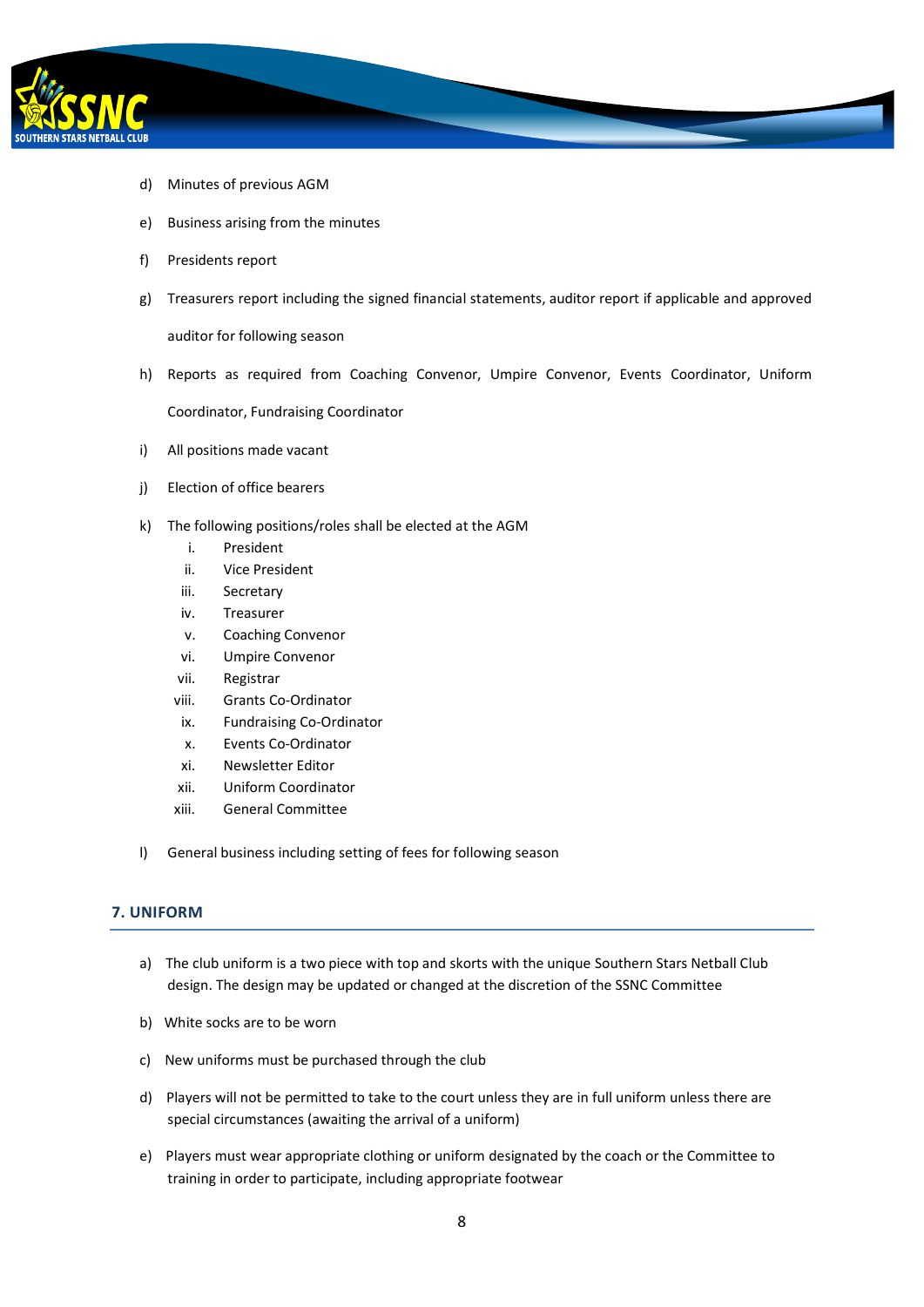

- f) The use of the club logo and future designs must be agreed upon by the Committee
- g) The club design may not be sold or permission given to be used for any purpose other than the sole purposes of Southern Stars Netball Club Inc.

# **8. FINANCE**

#### **Fees**

a) Player fees for each year shall be determined at the Annual General Meeting with a provision to change following the Association(s) Annual General Meeting.

The Committee shall set fees annually.

- b) Fees will cover the costs of:
	- (i) Netball Australia Membership
	- (ii) Netball Queensland Registration Fee
	- (iii) The Affiliated Association Registration Fee
	- (vii) End of Year Presentation and awards
- c) Fees must be paid no later than the third match of the season
- d) If fees are not paid in full and payment arrangements have not been made in writing with the Treasurer by the third match of the season, players will not be permitted to take the court until fees are paid.
- e) The Treasurer will keep all discussions and arrangements about fees confidential to persons outside the Executive Committee.

#### **Reimbursement/Payments**

- a) The Committee members shall be entitled to claim expenses incurred whilst acting in an official capacity.
- b) Approval from the Committee must be received prior to costs being incurred on behalf of the Club.
- c) Receipts must be supplied to the Treasurer for reimbursement and will be subject to the Committees discretion.

# **9. NETBALL QUEENSLAND MEMBERSHIP**

- a) Netball Queensland membership fee is set annually by the Queensland Netball Association Inc.
- b) All players, coaches and umpires as members of the Club must be current Netball Queensland members.

#### **10. AGE REQUIREMENTS**

a) Participant age is determined as at 31 December of that year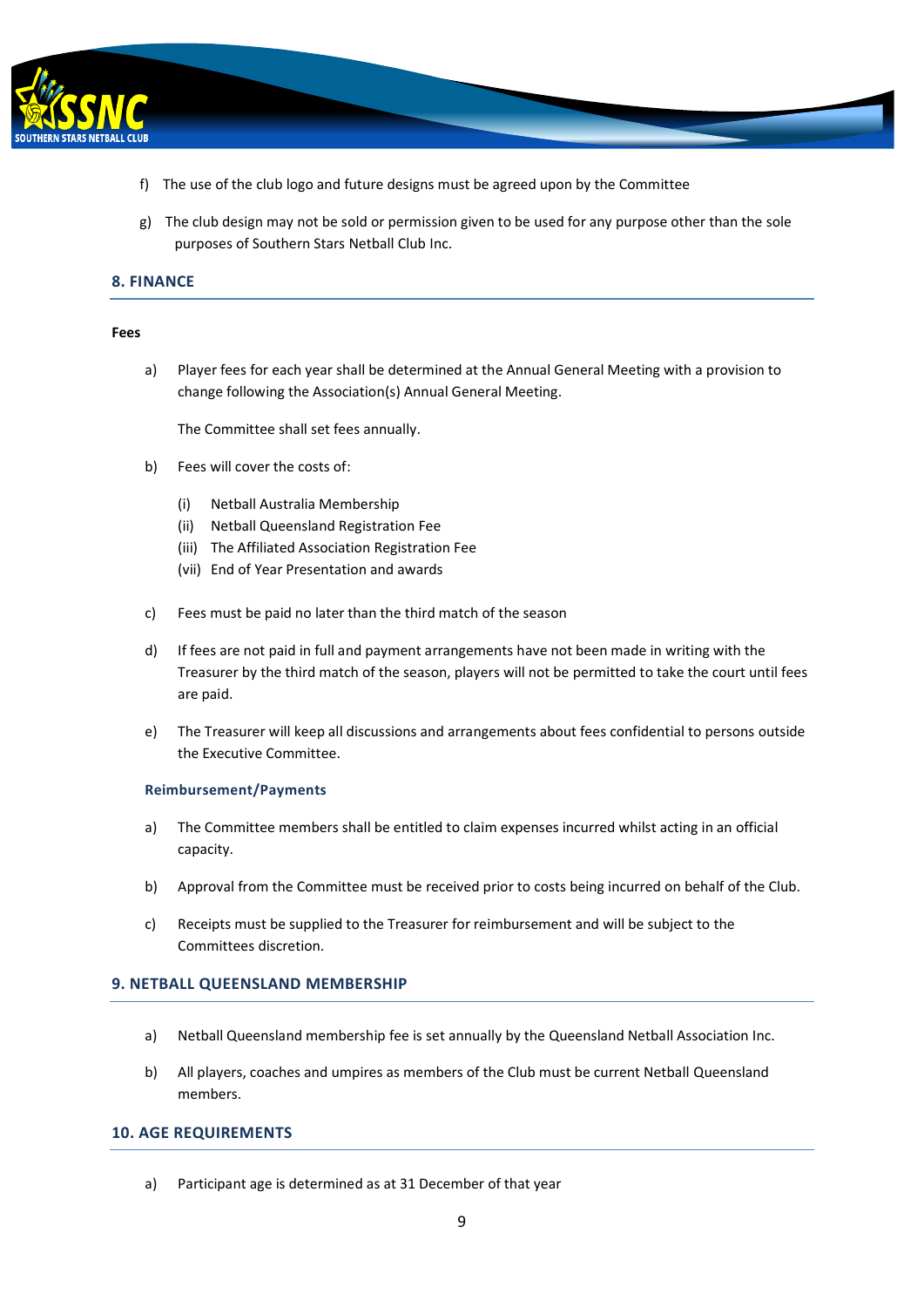

- b) Minimum age requirements are:
	- Netta 5 9 Years
	- Junior Comp 10 18 years
- c) Boys may participate following the Association(s) guidelines
- d) Age requirements may differ depending on the Association(s) Southern Stars Netball Club participates under

#### **11. PLAYER REGISTRATION**

- a) The Committee shall nominate a Player Registration Day (sign on day) each season that shall be at least one month prior to the start of the competition
- b) Players wishing to be considered for selection into a team must complete and submit the official registration
- e) Players failing to complete the necessary online registration before the designated due date may not be selected into a team

# **12. SELECTION OF TEAMS & PAYMENT OF REGISTRATION FEES**

#### **Team Selection**

A Selection Panel maybe appointed by the Committee, whose duties shall be to review the player registrations and form teams based on age group, ability and any other criteria, which the Selection Panel deems appropriate.

#### **Selection Trials**

- a) Selection Trials will be held at the discretion of the Committee and will be conducted under the following conditions:
	- (i) All players who have submitted a Player Registration Form shall be informed of the date, time and place where Selection Trials are to be held.
	- (ii) A minimum of two (2) selection trials will be held.
- b) Players shall be notified, via email, of the team in which they have been selected as soon as possible, but before the first training session of the team.

#### **13. REPRESENTATIVE TEAMS/CARNIVALS**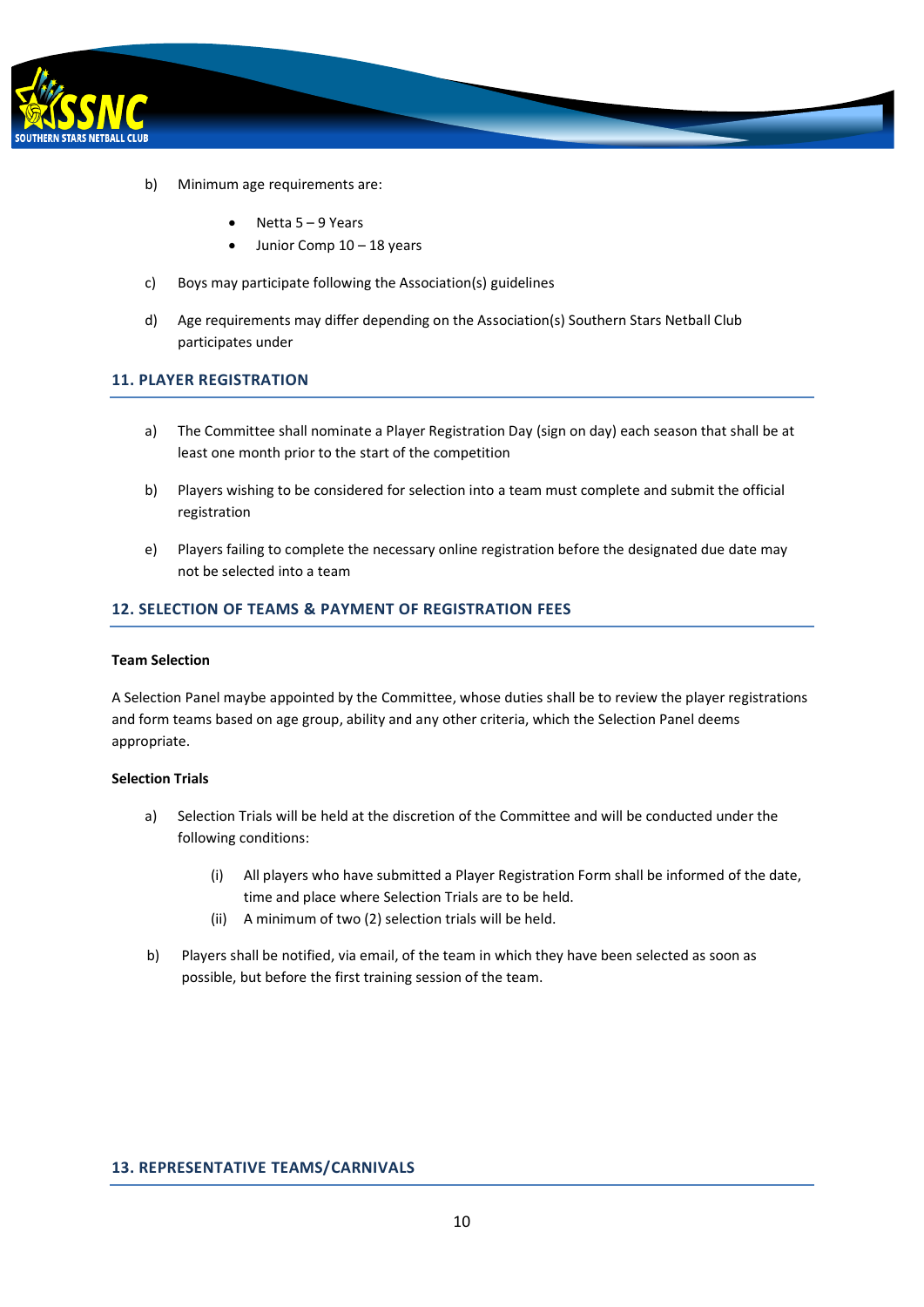

- a) Players shall be encouraged to trial for Association Representative Teams and any other representative teams
- b) Individual teams nominate directly to the Association holding the carnival and notify SSNC of the nomination via email.
- c) All costs of entering carnivals are to be met by the team

# **14. TEAM OFFICIALS**

- a) The "Team Officials" are Coach and Manager
- b) Coaches
	- (i) A Coach shall be appointed for each selected team
	- (ii) A call for applications from all club members to coach shall be made no later than one month prior to the start of the season
	- (iii) Applications must be in writing stating the applicant's qualifications and experience
	- (iv) The Committee will endeavour to appoint the highest quality coaches in order to develop players to their fullest
	- (v) An Assistant Coach maybe allocated to any team.
- c) Team Managers
	- (i) A Manager shall be appointed for each selected team
	- (ii) A call for applications for the position of Team Manager shall be made prior to the start of the season
	- (iii) If there are no volunteers for a selected team to take up these positions on a permanent basis, a rostering system will be set up by the Coach, whereby each player must supply a Team Manager for their rostered game(s).

# **15. CLUB AWARDS**

Awards for each team will be presented at the end of each season. The coaches will nominate two players from their team and these will be agreed and approved by the Executive Committee.

# **16. END OF YEAR AWARDS**

- a) At the conclusion of the Season, a presentation of awards shall be held
- b) The date and format shall be determined annually by the Committee
- c) The date, time, venue and format shall be provided, in writing, to all members at least one (1) month prior to the event.
- d) Presentation of all awards shall be made at the End of Year Awards

# **17. FUNDRAISING**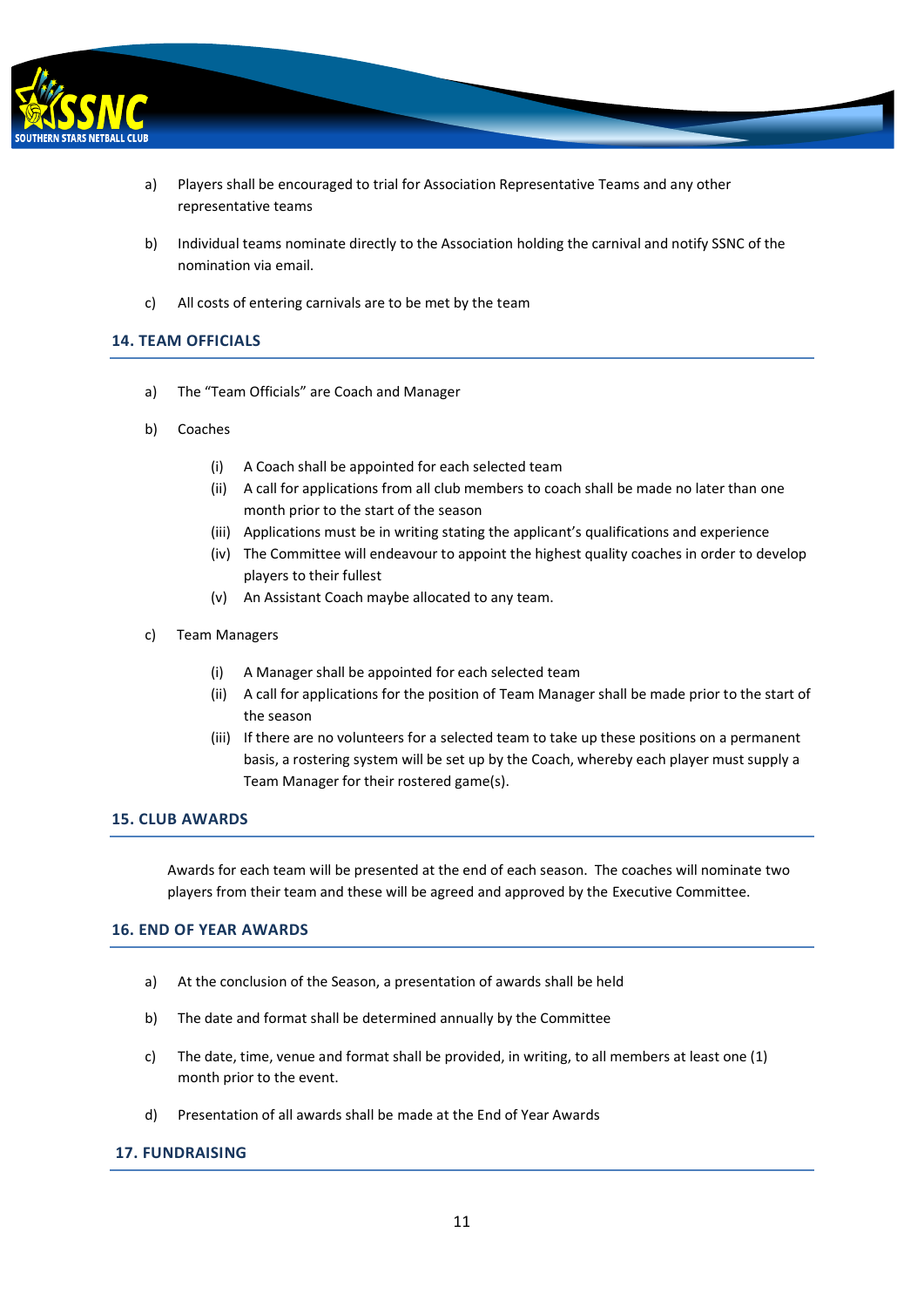

- a) The Club may conduct fundraising activities during each year
- b) The Committee shall determine the fundraising activities
- c) Individual Teams must seek approval from the Committee for any individual fundraising activities

# **18. RISK MANAGEMENT**

- a) All players and Coaches in the Club are responsible for recording all injuries at the discretion of the injured player or players' guardian (player under 18) on the Injury Reporting Form
- b) Team Managers will distribute and collect injury report forms and will forward them to the club Secretary
- c) If a player sustains an injury deemed to be serious, a medical certificate from a registered medical practitioner, specialist or physiotherapist is required before that player can resume training or playing.

# **19. WORKING WITH CHILDREN CHECK**

- a) All members of the Committee and Team Officials are required to obtain and hold a satisfactory status working with a Positive Blue Card
- b) Appointment of these roles will be subject to this satisfactory status. Those who have an unsatisfactory status will be unable to be on the Committee or act as a Team Official in order for Southern Stars Netball Club to meet its member protection guidelines

# **20. DISPUTE RESOLUTION**

- a) The Committee may impose the prescribed penalty or any other penalty to any member that fails to adhere to the By-laws.
- b) Any member of a team or Club which does not agree with a penalty or action of the Committee made under these By-Laws, may advise the Committee within 48 hours of their decision in writing; or
- c) The Committee may then:
	- (i) Discuss the issue with the relevant team or member and make a decision regarding the matter.
	- (ii) The Committee shall inform the party/ies involved of their decision in writing; or
	- (iii) Have an informal meeting with the relevant party/ies in order to discuss and resolve the dispute.
- d) The Committee's decision is final

# **21. ALTERATIONS TO BY LAWS**